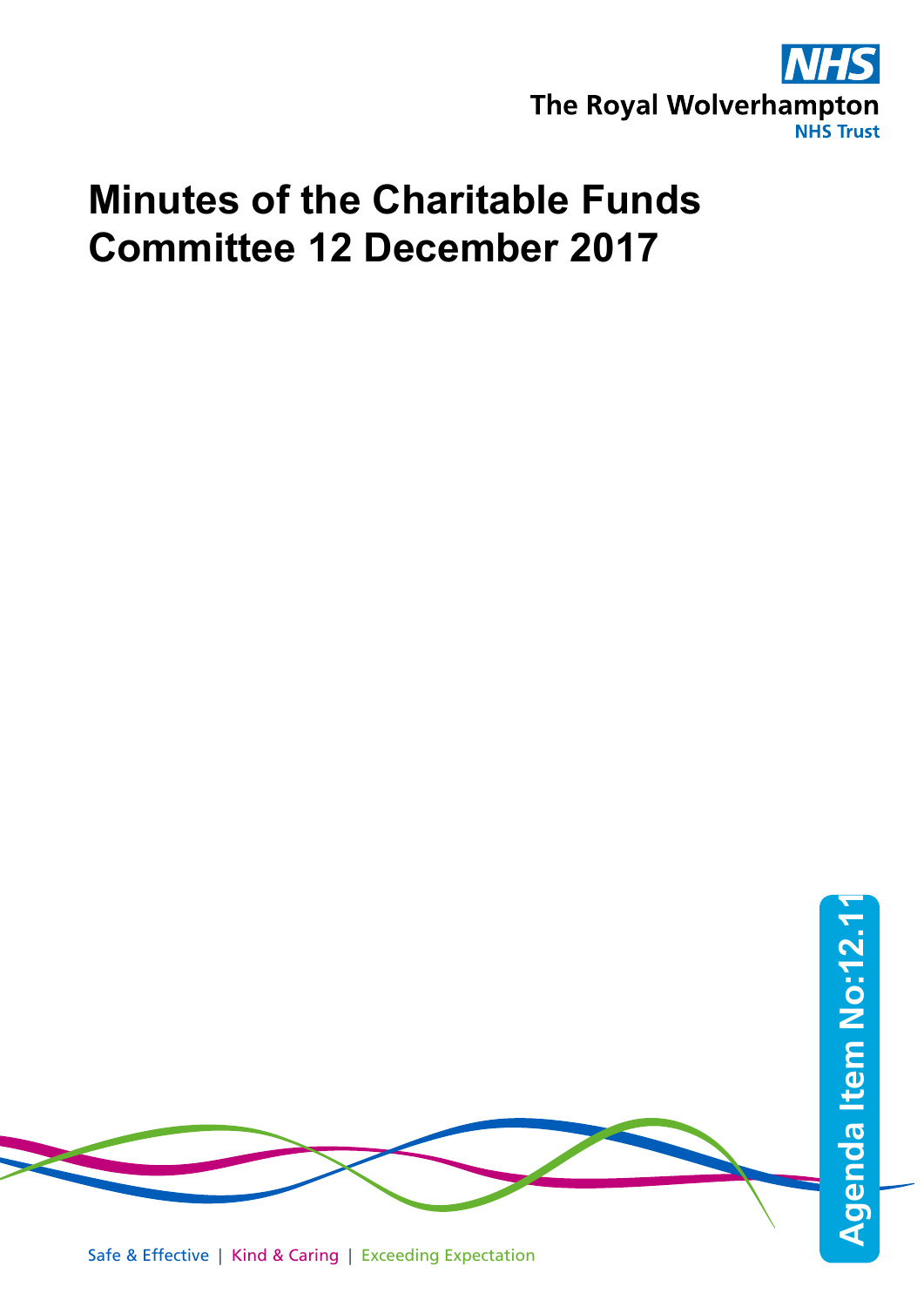## **Minutes of the Charitable Funds Committee**

| <b>Date</b>       | Tuesday 12 December 2017                    |                                                                      |
|-------------------|---------------------------------------------|----------------------------------------------------------------------|
| <b>Venue</b>      | <b>McHale Meeting Room, McHale Building</b> |                                                                      |
| <b>Time</b>       | 1.00pm                                      |                                                                      |
| <b>Present:</b>   | <b>Name</b>                                 | <b>Role</b>                                                          |
|                   | <b>Sue Rawlings</b>                         | <b>Non-Executive Director (Chair)</b>                                |
|                   | <b>Roger Dunshea</b>                        | <b>Non-Executive Director</b>                                        |
|                   | <b>Kevin Stringer</b>                       | <b>Chief Financial Officer</b>                                       |
| In Attendance:    | <b>Name</b>                                 | <b>Role</b>                                                          |
|                   | <b>Helen Troalen (Part)</b>                 | <b>Deputy Chief Financial Officer</b>                                |
|                   | <b>Emma Greybanks</b>                       | <b>Assistant Financial Accountant and</b><br><b>Treasury Manager</b> |
|                   | <b>Leanne Bood</b>                          | <b>Fundraising Coordinator</b>                                       |
|                   | <b>Katie Winchurch</b>                      | PA to Deputy Chief Financial Officer<br>(minute taker)               |
|                   | Lisa Monaghan                               | <b>Team Manager - Strategic Capital</b><br><b>Planning</b>           |
| <b>Apologies:</b> | <b>Name</b>                                 | Role                                                                 |
|                   | <b>David Loughton</b>                       | <b>Chief Executive</b>                                               |
|                   | <b>Jeremy Vanes</b>                         | Chairman                                                             |
|                   | <b>Sally Evans</b>                          | <b>Head of Communications</b>                                        |

| <b>Item No</b> |                                                                                                                                                                                                                                                                | <b>Action</b> |
|----------------|----------------------------------------------------------------------------------------------------------------------------------------------------------------------------------------------------------------------------------------------------------------|---------------|
| 1212/1         | Apologies of absence<br>The Committee noted that apologies had been received from David Loughton,<br>Jeremy Vanes and Sally Evans.                                                                                                                             |               |
| 1212/2         | Minutes of the Previous Meeting held 21 August 2017<br>The minutes of the previous meeting held on the 21 August 2017 were<br>accepted as a true record with one change to the following:-<br>Page 2 – MSFT Potential further transfers between UHNM and RWT - |               |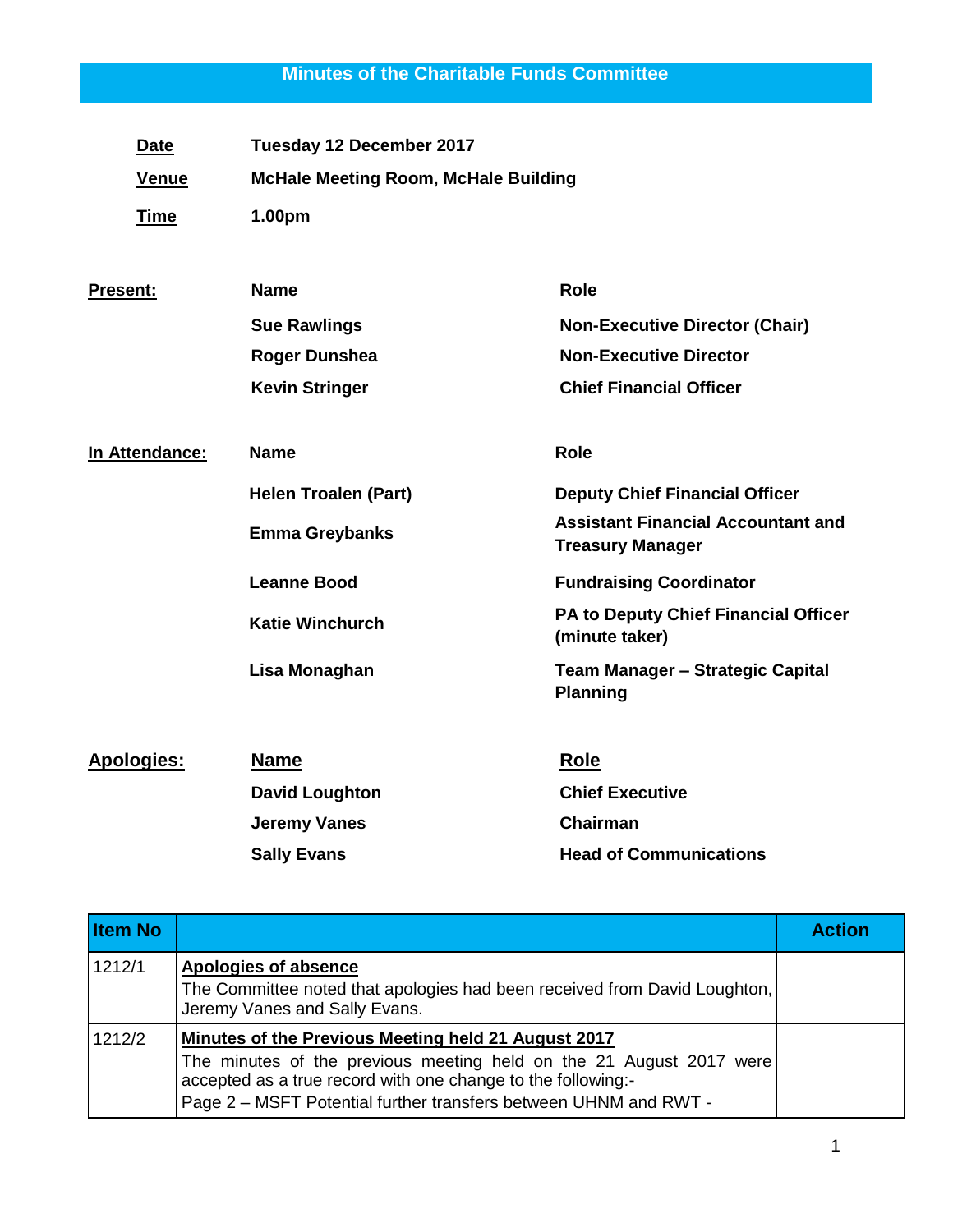| <b>Item No</b> |                                                                                                                                                                                                                                                                                                                                                                                                                                                                                                                                                                                                                                                                                                                                                           | <b>Action</b>              |
|----------------|-----------------------------------------------------------------------------------------------------------------------------------------------------------------------------------------------------------------------------------------------------------------------------------------------------------------------------------------------------------------------------------------------------------------------------------------------------------------------------------------------------------------------------------------------------------------------------------------------------------------------------------------------------------------------------------------------------------------------------------------------------------|----------------------------|
|                | E Greybanks confirmed the action was to ensure the objectives of the Legacy<br>had been met where funds had been used. E Greybanks confirmed this was<br>the case.                                                                                                                                                                                                                                                                                                                                                                                                                                                                                                                                                                                        |                            |
| 1212/3         | <b>Action Log</b><br>Please note that "Closed Items" have been removed and placed on the<br>'Closed Log" for future reference.  Please refer to the "Open Action Log" for<br>updates and additional Action Items transferred across from today's minutes.                                                                                                                                                                                                                                                                                                                                                                                                                                                                                                 |                            |
|                | The Chair asked for the actions to be closed off where possible in order to<br>maintain a more maneagable succinct log.                                                                                                                                                                                                                                                                                                                                                                                                                                                                                                                                                                                                                                   |                            |
| 1212/3.1       | <b>Process and the Reserves Policy</b><br>E Greybanks confirmed they did not achieve the deadline of December 2017<br>to review the processes. L Bood confirmed the Committee would need to sign<br>off the new processes. The Chair, E Greybanks and L Bood will arrange a<br>meeting to progress this.                                                                                                                                                                                                                                                                                                                                                                                                                                                  | E Greybanks/<br>L Bood     |
|                | <b>NHS Charities Chairs Group Meeting</b><br>Approval Process to be put on the Agenda for the March meeting.                                                                                                                                                                                                                                                                                                                                                                                                                                                                                                                                                                                                                                              | <b>K Winchurch</b>         |
|                | <b>Individual Charity</b><br>Independent Trust Charity to be put on the agenda for a discussion and<br>update at the March meeting.<br>Noted that there are no internal or external auditors in place for 2017/18.<br>E Greybanks confirmed she has given Procurement the names of larger audit<br>companies and smaller accounts firms to provide a competitive quote.                                                                                                                                                                                                                                                                                                                                                                                   | <b>K Winchurch</b>         |
|                | <b>Suitable Front Desk/Charity Hub Presence for our Charity Service with</b><br><b>NXH</b><br>L Bood said this is no further forward. L Monaghan said the original location<br>was where the Stroke Unit is now located. L Monaghan said currently looking<br>at Macmillian Cancer Services on the main corridor. L Monaghan to give an<br>update on the progress of this at the March meeting.<br>The Chair confirmed she would also pick this up with Alan Duffell to see how<br>this is moving forward.<br>Business Case - Expansion of Endoscopy Services - Including Ebre<br><b>Diathermy Equipment £13k</b><br>L Bood to check with S Evans the status of this action and will email an update<br>to the Committee. This action can then be closed. | L Monaghan<br><b>Chair</b> |
| 4              | <b>Declarations of Interest</b><br>No interests were declared at this meeting.                                                                                                                                                                                                                                                                                                                                                                                                                                                                                                                                                                                                                                                                            |                            |
| 5              | <b>Business Cases - For Approval</b>                                                                                                                                                                                                                                                                                                                                                                                                                                                                                                                                                                                                                                                                                                                      |                            |
| 1212/5.4       | Refurbishment of the Rheumatology OP Area - £16,300<br>L Ibbs-George presented the Refurbishment of the Rheumatology OP Area.<br>L Ibbs-George asked for approval of £16,300 funding from Charitable Funds to<br>complete the scheme.                                                                                                                                                                                                                                                                                                                                                                                                                                                                                                                     |                            |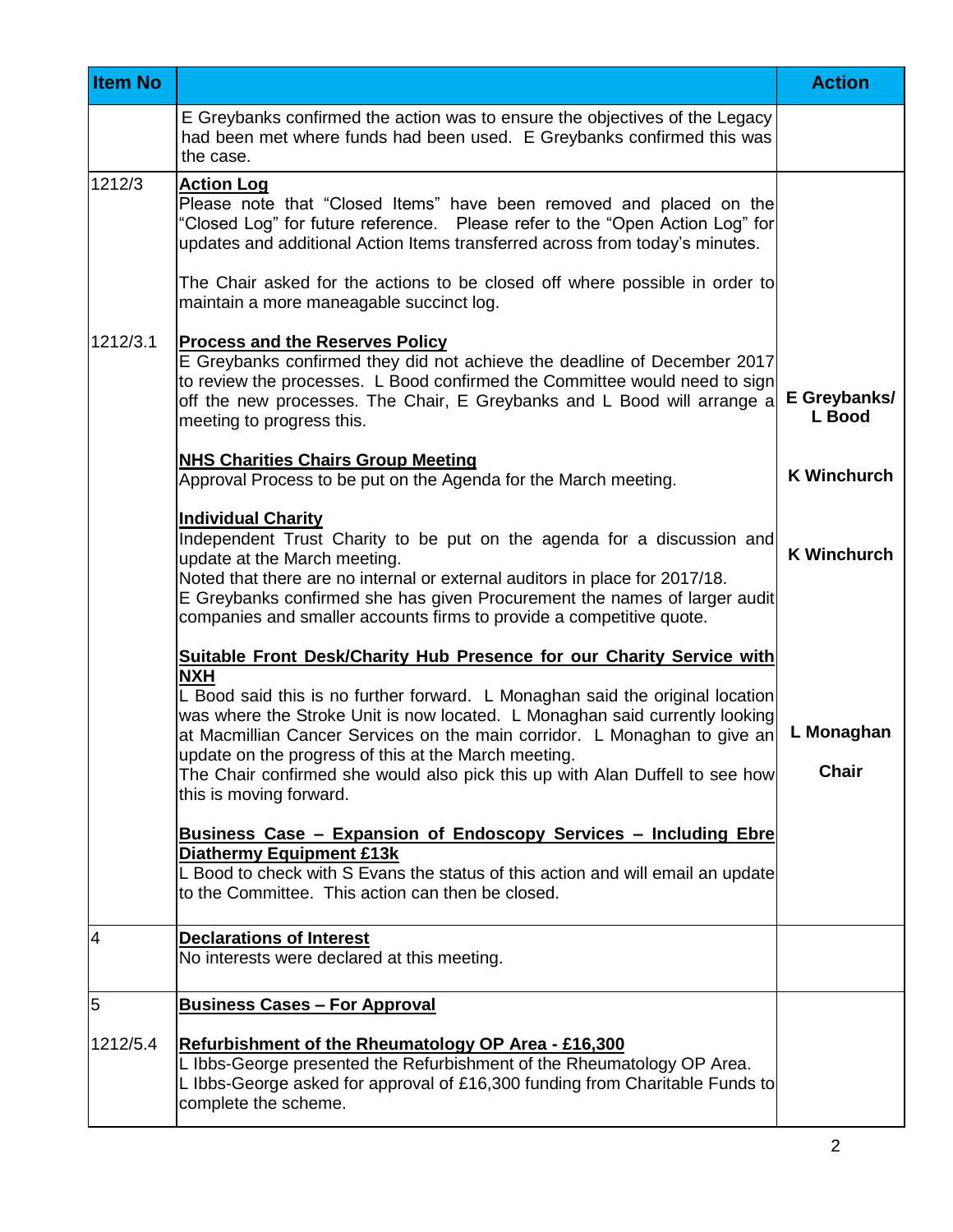| <b>Item No</b> |                                                                                                                                                                                                                                                                                                                                                                                                                                                                                                                                                                                                                                                                                                                                                                                                                                                                                                                                                                                                                                                                                                                                                                                                                                                                                                                  | <b>Action</b> |
|----------------|------------------------------------------------------------------------------------------------------------------------------------------------------------------------------------------------------------------------------------------------------------------------------------------------------------------------------------------------------------------------------------------------------------------------------------------------------------------------------------------------------------------------------------------------------------------------------------------------------------------------------------------------------------------------------------------------------------------------------------------------------------------------------------------------------------------------------------------------------------------------------------------------------------------------------------------------------------------------------------------------------------------------------------------------------------------------------------------------------------------------------------------------------------------------------------------------------------------------------------------------------------------------------------------------------------------|---------------|
|                | L Ibbs-George explained the Rheumatology OP Area is very grim and needs a<br>refurb. The request was to ask for £16,300 to be funded from Charitable<br>Funds. K Stringer asked why contributions are being requested from the<br>Charity and not going through the Capital scheme, L Ibbs-George said it had<br>been unsuccessful through the Capital scheme but Estates were picking up<br>the essentials totaling £21,000. H Troalen asked L Ibbs-George to provide a<br>breakdown of the costs so the Committee are able to look in to this and The<br>Chair and R Dunshea noted they can then justify whether it would be good<br>use of Charity money. K Stringer asked if it is on the replacement and refurb<br>programme.                                                                                                                                                                                                                                                                                                                                                                                                                                                                                                                                                                               |               |
|                | Action: The Charity Committee rejected this Business Case and asked<br>L Ibbs-George to review this to identify if it can be funded through the Capital  L Ibbs-George<br>Programme in this financial year.                                                                                                                                                                                                                                                                                                                                                                                                                                                                                                                                                                                                                                                                                                                                                                                                                                                                                                                                                                                                                                                                                                      |               |
| 1212/5.5       | <b>Royal Awards Funding Request - £19,000</b><br>Z Marsh presented the Royal Awards Funding Request.<br>Z Marsh confirmed she thought it was beneficial she came to present this<br>Business Case at the Charitable Funds Committee. She confirmed the Royal<br>Awards have taken place for the last 14 years and always been funded from<br>Charitable donations. She advised they have obtained quotes from new and<br>old suppliers this year and this has helped with achieving a reduction in the<br>price with it being more competitive. R Dunshea noted good performance of<br>staff links to patients and he would be happy to support this business case.<br>The Chair said need to look at the possibility of sponsorship for next year<br>(2018/19). L Bood confirmed S Evans is in favour of this approach.<br>The Committee approved the Royal Awards Funding Request Business Case.                                                                                                                                                                                                                                                                                                                                                                                                               |               |
| 1212/5.1       | Faxitron Machine - £63,500<br>S Mylvaganam and R Vidya presented the Faxitron Machine Business Case.<br>R Vidya explained the background of this case and advised it is a benefit to<br>patients to have this machine in the department. The current machine is over<br>10 years old and the manufacturer has advised that the parts for the machine<br>are now obsolete. R Vidya advised that failure of the machine would result in<br>the Trust's inability to treat cancer patients with the minimum delay. R Vidya<br>said the replacement of the existing machine has been submitted as a capital<br>request for two consecutive years but due to pressures for other clinical<br>equipment, the machine has not been funded from capital. The Breast Team<br>have now determined this is the main priority for use of its charitable funds.<br>L Monaghan noted that the Faxitron Machine hadn't been regarding a high<br>priority in the last 2 years but could now be a high priority due to no longer<br>being able to purchase parts for the machine. The Chair advised that<br>procedures need to be put in place and people need to be trained on<br>procedures with regards to Capital Replacement Programme and Charity<br>funding.<br>The Committee approved the Faxitron Machine Business Case. |               |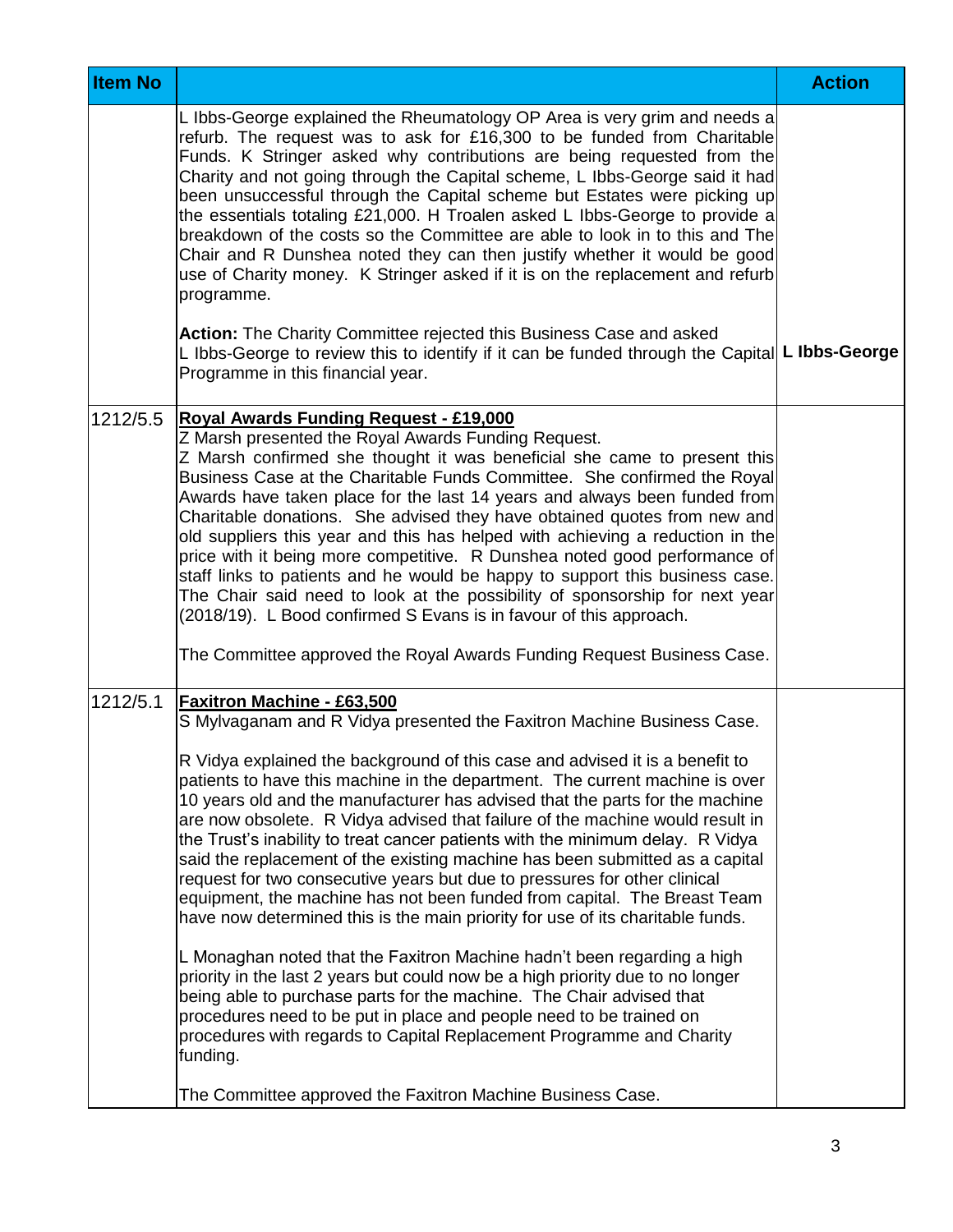| <b>Item No</b> |                                                                                                                                                                                                                                                                                                                                                                                                                                                                                                                                                                                                                                                                                                                                                                                                                                                                                                                                                                                                                                                                  | <b>Action</b>                     |
|----------------|------------------------------------------------------------------------------------------------------------------------------------------------------------------------------------------------------------------------------------------------------------------------------------------------------------------------------------------------------------------------------------------------------------------------------------------------------------------------------------------------------------------------------------------------------------------------------------------------------------------------------------------------------------------------------------------------------------------------------------------------------------------------------------------------------------------------------------------------------------------------------------------------------------------------------------------------------------------------------------------------------------------------------------------------------------------|-----------------------------------|
| 1212/5.2       | <b>Purchase of Microaire Liposuction and Fat Harvesting Kit - £14,631</b><br>S Mylvaganam and R Vidya presented the Purchase of Microaire Liposuction<br>and Fat Harvesting Kit.                                                                                                                                                                                                                                                                                                                                                                                                                                                                                                                                                                                                                                                                                                                                                                                                                                                                                 |                                   |
|                | Mr Mylvaganam confirmed the current Microaire system is currently being<br>loaned from the Nuffield Hospital to allow lipomodelling and fat harvesting to<br>take place at the Trust. Mr Mylvaganam advised the Breast Team have been<br>fortunate in securing funds from a Charitable donation made by the Trustees<br>of the TGW Union (5/344 branch) Benevolent Fund at Goodyear for the<br>specific purchase of this equipment.                                                                                                                                                                                                                                                                                                                                                                                                                                                                                                                                                                                                                              |                                   |
|                | The Committee approved the Microaire Liposuction and Fat Harvesting Kit<br><b>Business Case.</b>                                                                                                                                                                                                                                                                                                                                                                                                                                                                                                                                                                                                                                                                                                                                                                                                                                                                                                                                                                 |                                   |
| 1212/5.6       | <b>Bladder Scanner - £8,121</b><br>E Greybanks and L Monaghan presented the Bladder Scanner Business<br>Case.                                                                                                                                                                                                                                                                                                                                                                                                                                                                                                                                                                                                                                                                                                                                                                                                                                                                                                                                                    |                                   |
|                | L Monaghan confirmed this is a new piece of equipment. L Monaghan<br>explained at present Cardiology Ward and Cardiothoracic Ward share a<br>bladder scanner with ITU and therefore it is not essential to have this<br>equipment but it would be very helpful and aid patient experience if an<br>additional bladder scanner could be purchased for use by the Cardiology<br>Ward and Cardiothoracic Ward. R Dunshea said he was happy to support this<br>case if the volume of patients was sustainable and it would have regular use.<br>L Monaghan/E Greybanks to speak to H Read to clarify the outcome of usage<br>which was discussed at the Contracting and Commissioning Meeting.<br>R Dunshea advised it would be helpful to have the volume/usage in the<br>utilisation area on the business case. The Chair also, asked to have on the<br>business case what the Directorate is asking for, the Charitable Funds<br>balance for the Directorate, whether it is a private/public benefit.<br>The Committee approved the Bladder Scanner Business Case | L Monaghan/<br><b>E</b> Greybanks |
| 1212/5.7       | 21 <sup>st</sup> Charity Anniversary and 11 <sup>th</sup> Volunteer Awards - £5,582.63<br>(Volunteer Element of the Costs)<br>L Bood presented 21 <sup>st</sup> Charity Anniversary and 11 <sup>th</sup> Volunteer Awards<br><b>Business Case.</b>                                                                                                                                                                                                                                                                                                                                                                                                                                                                                                                                                                                                                                                                                                                                                                                                               |                                   |
|                | L Bood noted herself, The Chair and E Greybanks attended the Volunteer<br>Awards and said they all had a lovely day. The venue and food were perfect<br>for the event. L Bood noted the Volunteers and Fundraisers said what a great<br>time they had, had. The Chair asked what the plans were for next year due to<br>the event working well. L Bood confirmed support from Communications for<br>next year's event. Due to L Bood on long term sick prior to the event taking<br>place the business case wasn't approved before the event took place. The<br>Chair requested the business case be approved before the event in future. K<br>Stringer and The Chair thanked everyone for their hard work in making this<br>event a success.                                                                                                                                                                                                                                                                                                                    |                                   |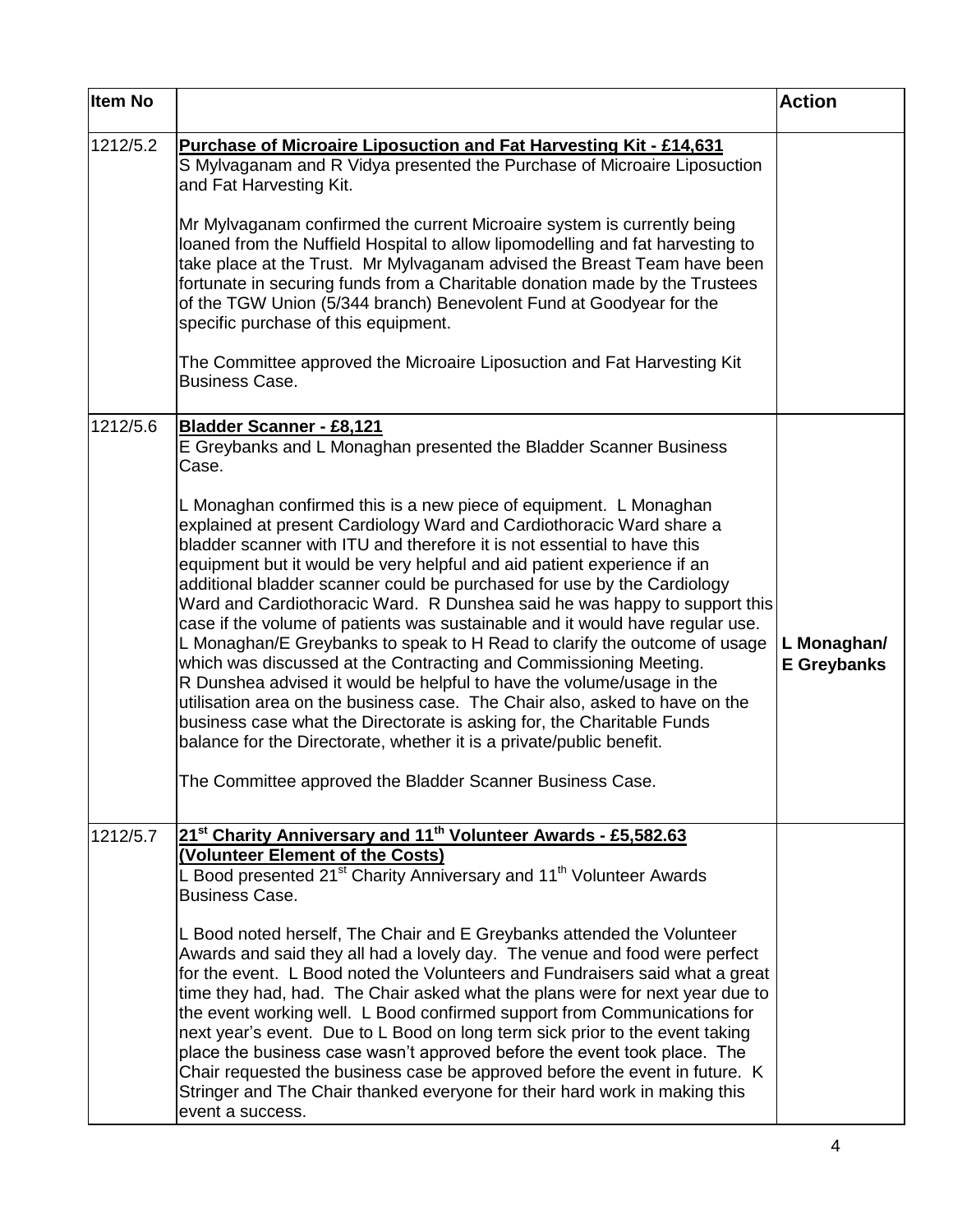| <b>Item No</b> |                                                                                                                                                                                                                                                                                                                                                                                                                                                                                                                                                                                                                                  | <b>Action</b>                      |
|----------------|----------------------------------------------------------------------------------------------------------------------------------------------------------------------------------------------------------------------------------------------------------------------------------------------------------------------------------------------------------------------------------------------------------------------------------------------------------------------------------------------------------------------------------------------------------------------------------------------------------------------------------|------------------------------------|
| 1212/6         | <b>Update on Finance Position</b>                                                                                                                                                                                                                                                                                                                                                                                                                                                                                                                                                                                                |                                    |
| 1212/6.1       | <b>Income and Expenditure, Balance Sheet, Fund Balances and Investment</b><br>Paper to 31 October 2017<br>E Greybanks presented the Income and Expenditure, Balance Sheet, Fund<br>Balances and Investment Paper to 31 October 2017.                                                                                                                                                                                                                                                                                                                                                                                             |                                    |
|                | E Greybanks confirmed that 'Just Giving' is doing well. E Greybanks noted<br>that investment income is up from last year. E Greybanks confirmed that<br>spend compared to last year is consistent but the Charity need to ensure all<br>funds are being spent and not just donations from TGW Union (5/344 branch).<br>However, L Monaghan advised that the Charity needs to think of what could<br>be purchased with these funds. The Chair confirmed that spend needs to be<br>over and above what the NHS should provide and must also purchase<br>equipment in full rather than a contribution towards a piece of equipment. |                                    |
|                | K Stringer suggested inviting 5 Budget/Fund Managers with the highest fund<br>balance to attend the Charitable Funds Committee to advise of their plans to<br>spend the money and by when. E Greybanks to look in to this and arrange for<br>them to attend. K Stringer to inform G Nuttall of the proposals.<br>R Dunshea asked about the expenditure on Training which is £26k.<br>E Greybanks confirmed this is mainly for conferences and training courses<br>some of which are clinical.                                                                                                                                    | E Greybanks/<br><b>K Stringer</b>  |
|                | R Dunshea raised concerns about the General Purpose NX fund supporting<br>retirement costs of £2k and suggested this should go through revenue<br>budgets and not charitable funds. The Chair confirmed she agreed with this<br>view. K Stringer to inform A Duffell from the 1 January 2018 future retirement<br>costs will go through Trust revenue budgets.                                                                                                                                                                                                                                                                   | <b>K Stringer</b>                  |
| 1212/6.2       | <b>Investment Managers Reports to 31 October Shorter and Longer Terms</b>                                                                                                                                                                                                                                                                                                                                                                                                                                                                                                                                                        |                                    |
|                | <b>Portfolios</b><br>E Greybanks/K Winchurch to invite Sarasin to the meeting on the 11 June<br>2018.                                                                                                                                                                                                                                                                                                                                                                                                                                                                                                                            | E Greybanks/<br><b>K Winchurch</b> |
|                | The Chair noted the Committee had requested an equal value split between<br>the shorter and longer term portfolios. E Greybanks confirmed this was<br>completed in October 2017 and this would show in the quarter ended 31<br>December 2017 report. The current report is as at 30 September 2017 and<br>E Greybanks to email the October 2017 monthly reports to the Committee to                                                                                                                                                                                                                                              | <b>E</b> Greybanks                 |
|                | show the transaction has been completed as requested.                                                                                                                                                                                                                                                                                                                                                                                                                                                                                                                                                                            |                                    |
|                | E Greybanks to ask Sarasin to move the 'Valuation Statement' from the back<br>of the report to the front.                                                                                                                                                                                                                                                                                                                                                                                                                                                                                                                        | <b>E</b> Greybanks                 |
| 1212/7         | <b>Report of the Charity Fundraising Co-Ordinator</b><br>L Bood presented the report of the Charity Fundraising Co-Ordinator.                                                                                                                                                                                                                                                                                                                                                                                                                                                                                                    |                                    |
|                | L Bood confirmed the Trust have now set up a Trust Instagram account and<br>this will be kept up to date by the Communications Team.                                                                                                                                                                                                                                                                                                                                                                                                                                                                                             |                                    |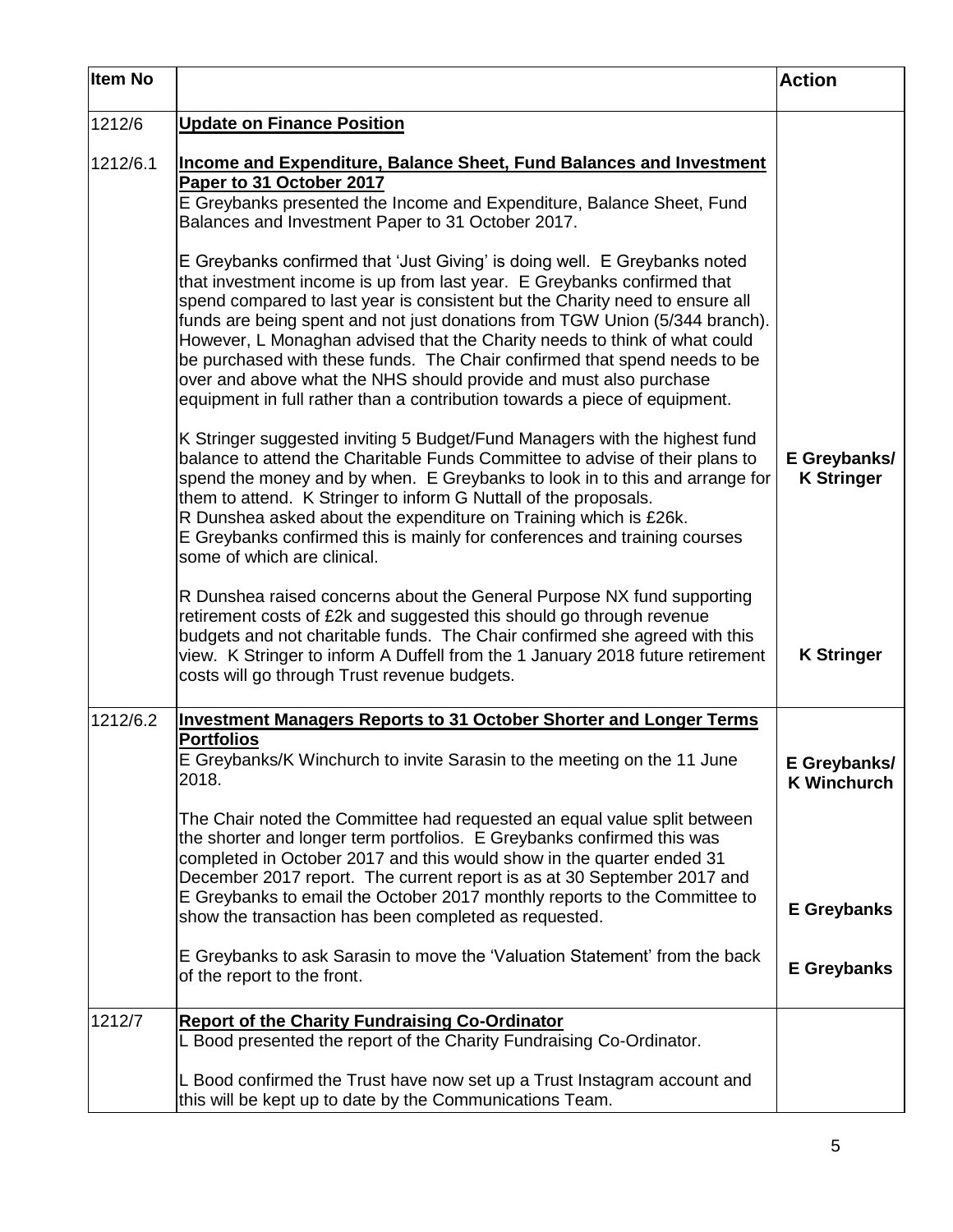| <b>Item No</b> |                                                                                                                                                                                                                                                                                                                                                                                                  | <b>Action</b> |
|----------------|--------------------------------------------------------------------------------------------------------------------------------------------------------------------------------------------------------------------------------------------------------------------------------------------------------------------------------------------------------------------------------------------------|---------------|
|                | K Stringer raised the point of how we respond to negative comments on social<br>media. L Bood confirmed the person is contacted separately. L Bood noted<br>she has noticed the difference with having social media accounts.                                                                                                                                                                    |               |
|                | <b>Charity Hub</b><br>Discussed earlier in the meeting. L Bood will feedback to S Evans.                                                                                                                                                                                                                                                                                                         |               |
|                | RWT Charity Annual Report 2016/17<br>L Bood confirmed the Charity Annual Report has now been completed with<br>just a few typing errors to amend. The Charity Annual Report will be added to<br>the Trust Intranet and Internet website on the 13 December 2017 and<br>electronic copies will be sent out via email to all supporters.                                                           |               |
|                | Members of the 5/3444 Transport and General Workers Benevolent Fund of<br>Goodyear Wolverhampton<br>L Bood noted feedback had been given from the Theatres visit and members<br>have now increased their commitment to the Trust to enable the purchase of 8<br>Anaesthetic machines solely from Charitable Funds. The Total commitment to<br>the Trust is £308k.                                |               |
|                | Acknowledging Donations - Book of Celebration Update<br>L Bood noted the book design has now been completed and the donor's<br>information is now with IT to update the book. Awaiting sign off from S Evans.<br>The book will go live on the website end of December/early January. L Bood<br>will circulate a link to the Committee members in due course.                                     |               |
|                | Summerfest<br>L Bood confirmed the Summerfest all went well.                                                                                                                                                                                                                                                                                                                                     |               |
|                | Charity 21 <sup>st</sup> Anniversary & Volunteer Awards<br>Discussed earlier in the meeting.                                                                                                                                                                                                                                                                                                     |               |
|                | <b>Harlequin Update</b><br>E Greybanks and Z Lees were attending a conference but unfortunately this<br>was rearranged and they were unable to attend the rearranged date.<br>E Greybanks said Harlequin were aware the fundraising system wasn't being<br>used and linking with the Finance system. Harlequin are coming on site in<br>February to ensure the systems are being fully utilised. |               |
|                | Reminiscence Room - CoE<br>L Bood confirmed good feedback received from patients and volunteers who<br>have used the room. The room will be officially opened next week by the<br>Mayor of Wolverhampton. L Bood said everyone is welcome to attend the<br>opening.                                                                                                                              |               |
|                | <b>Fundraising and NHS Counter Fraud</b><br>L Bood confirmed ongoing discussions are taking place with Grant Thornton<br>on two potential fraud cases. L Bood confirmed she is not yet sure on the<br>value of these cases but does have an estimate on what the value could be.                                                                                                                 |               |
|                |                                                                                                                                                                                                                                                                                                                                                                                                  |               |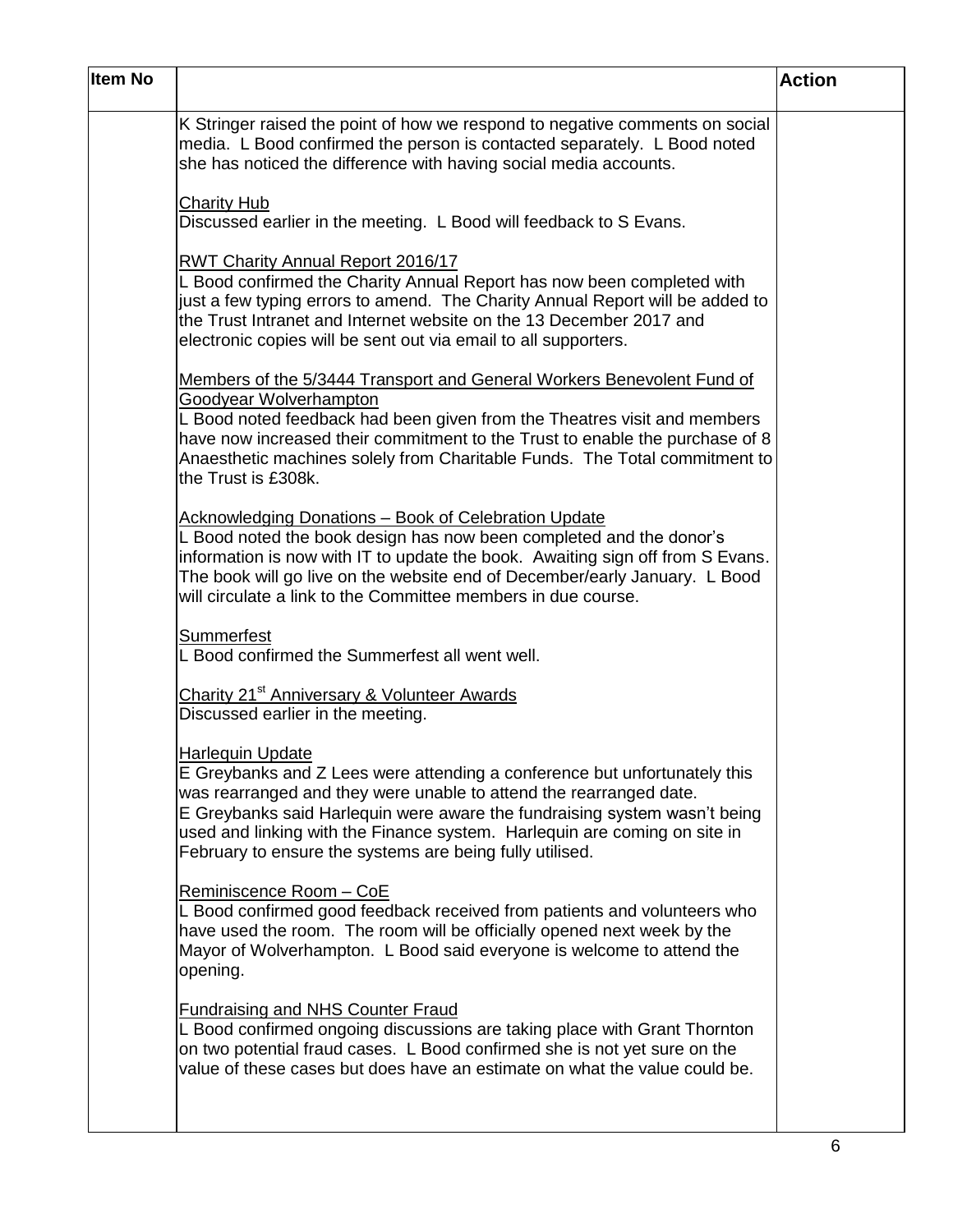| <b>Item No</b> |                                                                                                                                                                                                                                                                                                                                                                                                                                                                                                                                                                                                                                                                                                                                                                                                                                                                                                                                         | <b>Action</b>      |
|----------------|-----------------------------------------------------------------------------------------------------------------------------------------------------------------------------------------------------------------------------------------------------------------------------------------------------------------------------------------------------------------------------------------------------------------------------------------------------------------------------------------------------------------------------------------------------------------------------------------------------------------------------------------------------------------------------------------------------------------------------------------------------------------------------------------------------------------------------------------------------------------------------------------------------------------------------------------|--------------------|
|                | <b>Review of "Fund Advisors Guidance"</b><br>E Greybanks asked for the Committees approval for a new process to be<br>implemented for Charitable Funds request applications. Any fund applications<br>up to £5k would be approved by Finance, £5k to £10k would be approved by<br>the Chair and anything over £10k would require Committee approval.<br>E Greybanks suggested a turnaround of one week for applications to be<br>processed.                                                                                                                                                                                                                                                                                                                                                                                                                                                                                             |                    |
|                | Christmas<br>L Bood noted she has supported several departments across the Trust with<br>their plans to provide enjoyable experiences for patients and their families<br>over the festive period which included the RWT Singers singing on the Wards.                                                                                                                                                                                                                                                                                                                                                                                                                                                                                                                                                                                                                                                                                   |                    |
|                | <b>RWT Lottery</b><br>The Committee accepted Leanne's request to add the 'RWT Lottery' to the<br>agenda for the June Meeting. K Winchurch to ensure this is added.                                                                                                                                                                                                                                                                                                                                                                                                                                                                                                                                                                                                                                                                                                                                                                      | <b>K Winchurch</b> |
| 1212/8         | <u><b>Update from Charitable Funds HFMA Conference</b></u><br>E Greybanks presented the update from Charitable Funds HFMA Conference.<br>E Greybanks said she felt the conference was useful. She confirmed new<br>data protection regulations (GDPR) are coming in, in May 2018 which will<br>have an impact on the Charity. E Greybanks said there will need to be<br>discussions on how data is requested from donors and also for Gift Aid and<br>will also, need to look at using data previously obtained and how new<br>regulations are promoted.<br>E Greybanks said it was mentioned at the conference that Charity<br>Commission may start charging Charities for their services.<br>E Greybanks confirmed she will meet with L Bood to look at how the Trust<br>Charity logo is used and to be aware of who is using it. L Bood suggested that<br>a draft should be sent first for the Trust to approve the use of the logo. | <b>E</b> Greybanks |
| 1212/9         | Annual Spending Plans 2017/18 and 2018/19 Update<br>E Greybanks presented the Annual Spending Plans 2017/18 and 2018/19<br>Update.<br>The report was discussed and as previously agreed for E Greybanks to invite<br>5 Budget/Fund Managers with the highest fund balance to attend the<br>Charitable Funds Committee to advise of their plans to spend the money and<br>by when.                                                                                                                                                                                                                                                                                                                                                                                                                                                                                                                                                       | <b>E</b> Greybanks |
| 1212/10        | Proposed Meeting Dates 2018/19 - To be agreed<br>The Committee agreed for the 2018/19 meetings to take place after Board<br>Development Sessions.<br>12 March 2018 at 12.30pm, Conference Room, Hollybush House<br>11 June 2018 at 12.30pm, Room 7, WMI                                                                                                                                                                                                                                                                                                                                                                                                                                                                                                                                                                                                                                                                                 |                    |